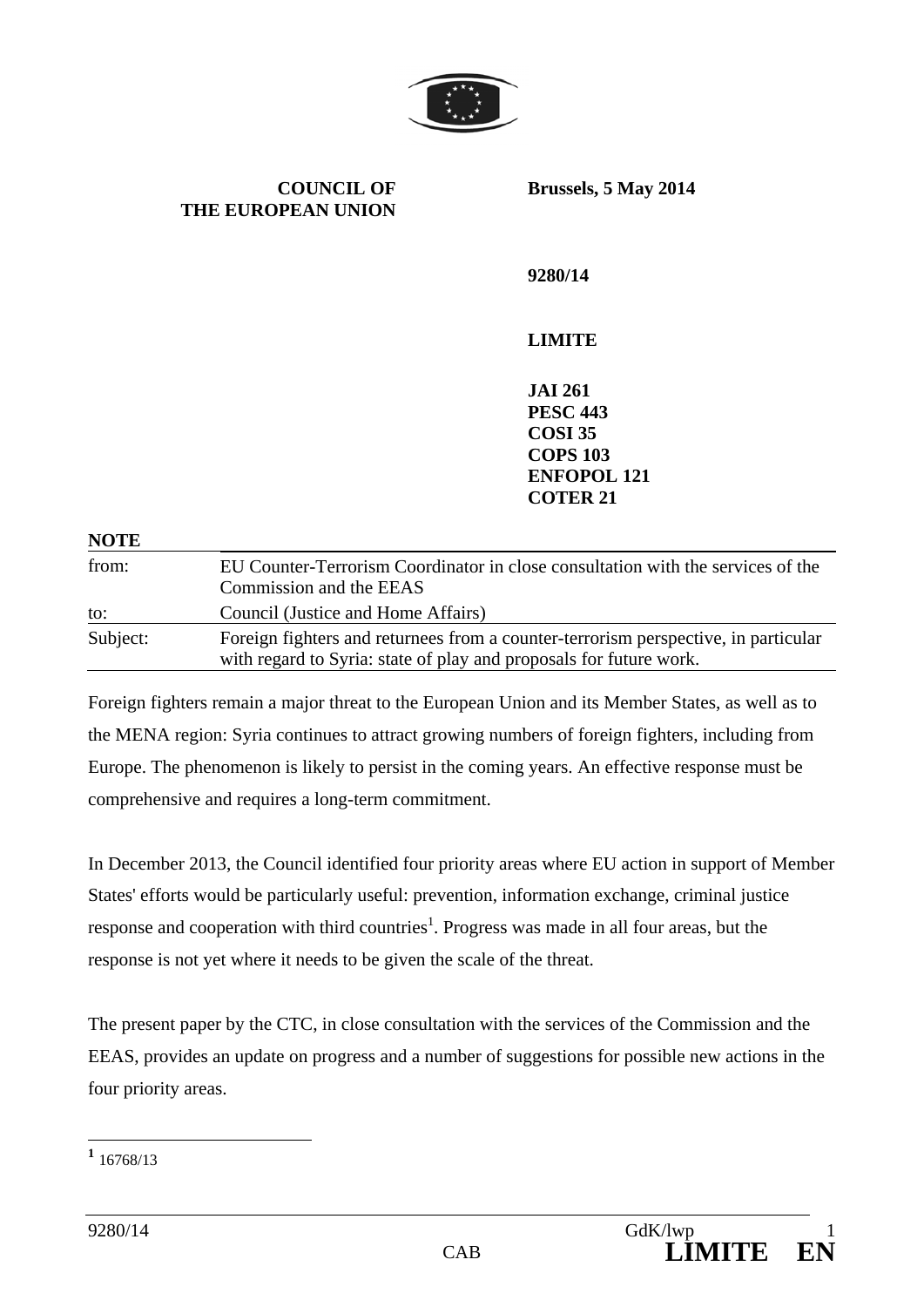#### **Executive Summary**

Reducing the flow of individuals who may participate in fighting in Syria and intervening on those on their return remains a challenge and a key priority. At Member State level further exchanges of best practice remain crucial and Member States should continue to develop national measures to stem the flow. At the European level this paper proposes two specific initiatives in support of Member State efforts in this field. The first is the creation of a Syria Strategic Communications Advisory Team and the second the creation of an EU web portal to list, publicise and coordinate Syria related humanitarian volunteering opportunities within the EU and the region.

Detection of foreign fighters during travel has benefited from an increased use of Article 36(2) and 36(3) alerts in the SIS II but there is still room for improvement. The use of Interpol's databases should also be maximised. Member States are encouraged to contribute to Europol's new Focal Point TRAVELLERS as it will only reach its full potential if Member States supply the information required. Efforts to interconnect national travel monitoring systems and to address the legal issues to ensure that all available data can be systematically checked against existing watch lists need to be taken forward. Member States should continue to make full use of the Terrorist Finance Tracking Program (TFTP) and they should also push for UN listing of individuals who facilitate and organise travel of foreign fighters.

Using the growing experience with investigation and prosecution of foreign fighters, a report on the criminal justice response should be submitted by Eurojust in the second half of this year so as to draw any relevant policy responses. Member States are encouraged to use Eurojust for strengthening their judicial cooperation.

Cooperation with countries in the region and other relevant partners needs to be sustained and can be implemented both through existing mechanisms and by implementing recommendations identified during visits and meetings with our counterparts. This includes sharing of expertise on a wide range of topics, including prevention, information exchange, border and aviation security as well as the criminal justice response but also addressing the many aspects of the foreign fighters issue in political dialogues and all other relevant fora. The conclusion of an operational agreement between Europol and relevant third countries, especially Turkey, should be a priority.

The Council is invited to give political guidance on both the ongoing and suggested future work.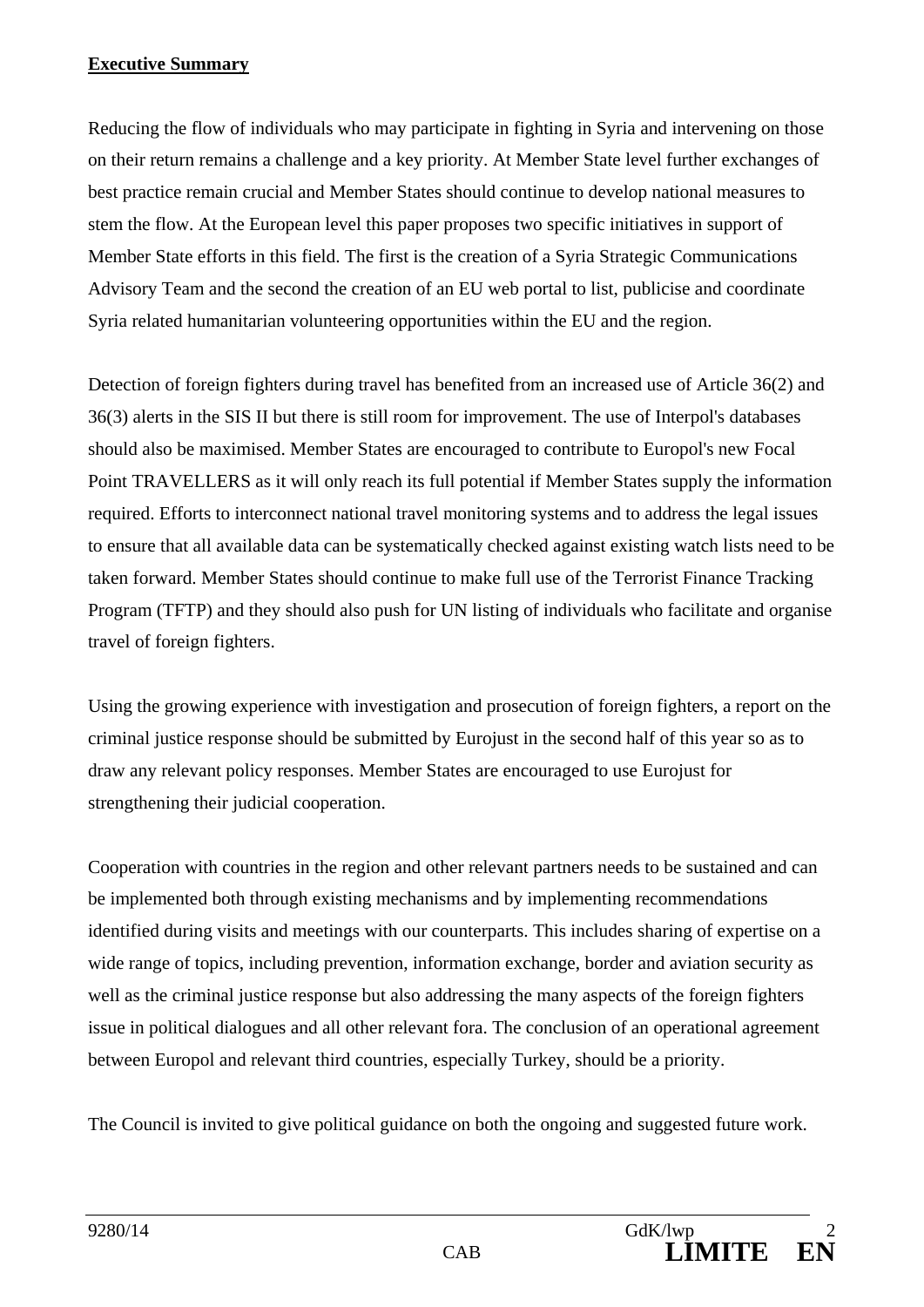## **1. Prevention**

Reducing the flow of individuals who may participate in fighting in Syria remains a challenge.

The CTC, in consultation with the Commission and the EEAS, has developed two proposals to step up and improve communication initiatives regarding Syria both within the EU and in third countries. The Council is invited to endorse both proposals and commit to support their implementation as soon as possible.

The **first proposal** is designed to reduce the flow of foreign fighters through the use of targeted campaigns which address the range of motivations encouraging young people to travel to Syria. These motivations, however, vary across the EU and messaging therefore needs to be sensitive to the local context. Hence, country and community-specific communication responses are necessary. The EU could facilitate access to the expertise Member States need to develop effective communication responses and appropriately targeted counter-narrative material. Given that this specific expertise is scarce and not currently available at EU level, it would be useful to build on the considerable expertise available with RICU in the UK Home Office through the creation of a 'Syria Strategic Communications Advisory Team'. This Advisory Team offered to all interested Member States, and - with EEAS support - hopefully also to third countries through regular sharing of expertise with governments such as Tunisia, Morocco, Jordan and Turkey. The Advisory Team would work with interested Member States to develop practical campaign communications solutions which could reduce the appeal for EU citizens to travel to Syria, both at local and national level. It would also build on RICU's work in the context of the UK-led work stream in the Terrorism Working Party on understanding community sentiment and tailored communications.

Given that many foreign fighters are motivated by perceptions of international community indifference to the conflict in Syria, the Advisory Team should also have a role in further promoting the significant role that the EU and Member States are playing in the international humanitarian relief effort and also in the political efforts to secure a peaceful resolution to the crisis. In particular the Team should work to ensure these positive messages reach a wider audience across the EU and beyond. Additionally the Team should be empowered to explore the promotion of existing counternarrative material showing the reality of extremist actions in Syria and their popular rejection by Syrian communities.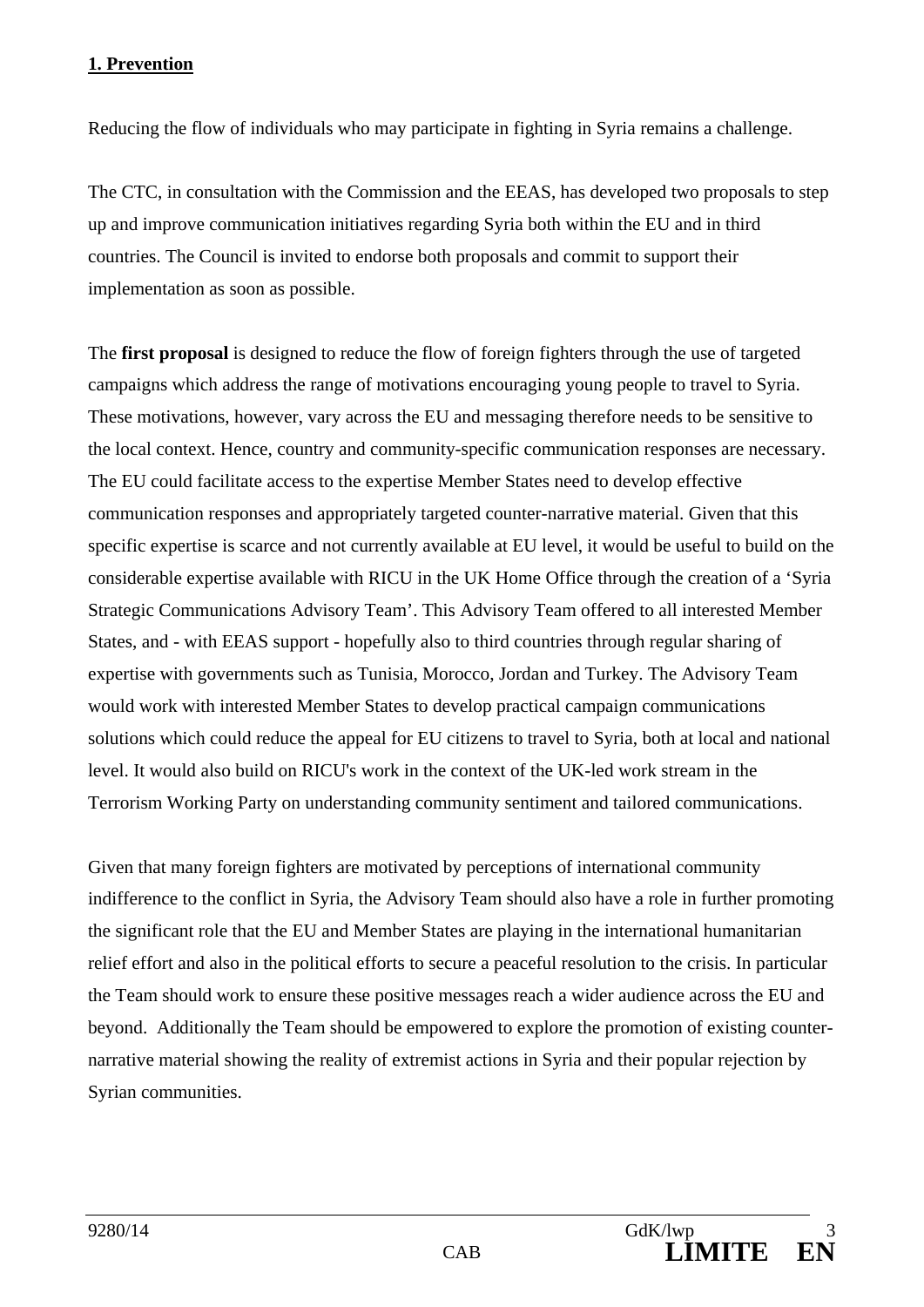The **second proposal** is the establishment of an EU web portal on which volunteer groups or charity organisations can list opportunities for helping with the Syrian relief effort. The objective of the portal would be to channel the energy of young people into meaningful activities to support the Syrian civilian population. Volunteering opportunities exist within the EU and the region, but people have difficulty in finding the right way to help. The web portal would facilitate coordination and publicise these opportunities. While much of the content would be supplied by individual organisations (crowd-sourcing), the EU would need to make sure that the message gets out. Therefore, the web portal and any other future initiatives would need to be complemented by a comprehensive social media campaign to ensure that they are widely publicised and to promote the achievements of the volunteers to give others role models to follow.

The EU should also consider supporting specific charity or volunteering initiatives, which seek to offer legitimate opportunities to help Syria. EU endorsement alone of specific initiatives could provide substantial peace of mind to families of would-be travellers to the region.

In addition, as announced in its Communication on preventing violent extremism adopted on 15 January 2014, the Commission has initiated an expert level round table on cooperation between industry, government and civil society to exchange ideas on how to counter online radicalisation. These discussions should continue to increase understanding and trust between the two parties and also to seek to identify areas in which the EU, Member States and industry can work together. An increased understanding and agreement on the threats and responses, in particular on the role of internet and social media in the Syrian conflict, would be useful since many would-be foreign fighters get much of their information from social media outlets. Other initiatives outlined in the Communication such as on exit strategies are also relevant in the case of foreign fighters. The Commission will organise a high level conference on 17 June 2014 where issues related to both communication and exit strategies will be discussed.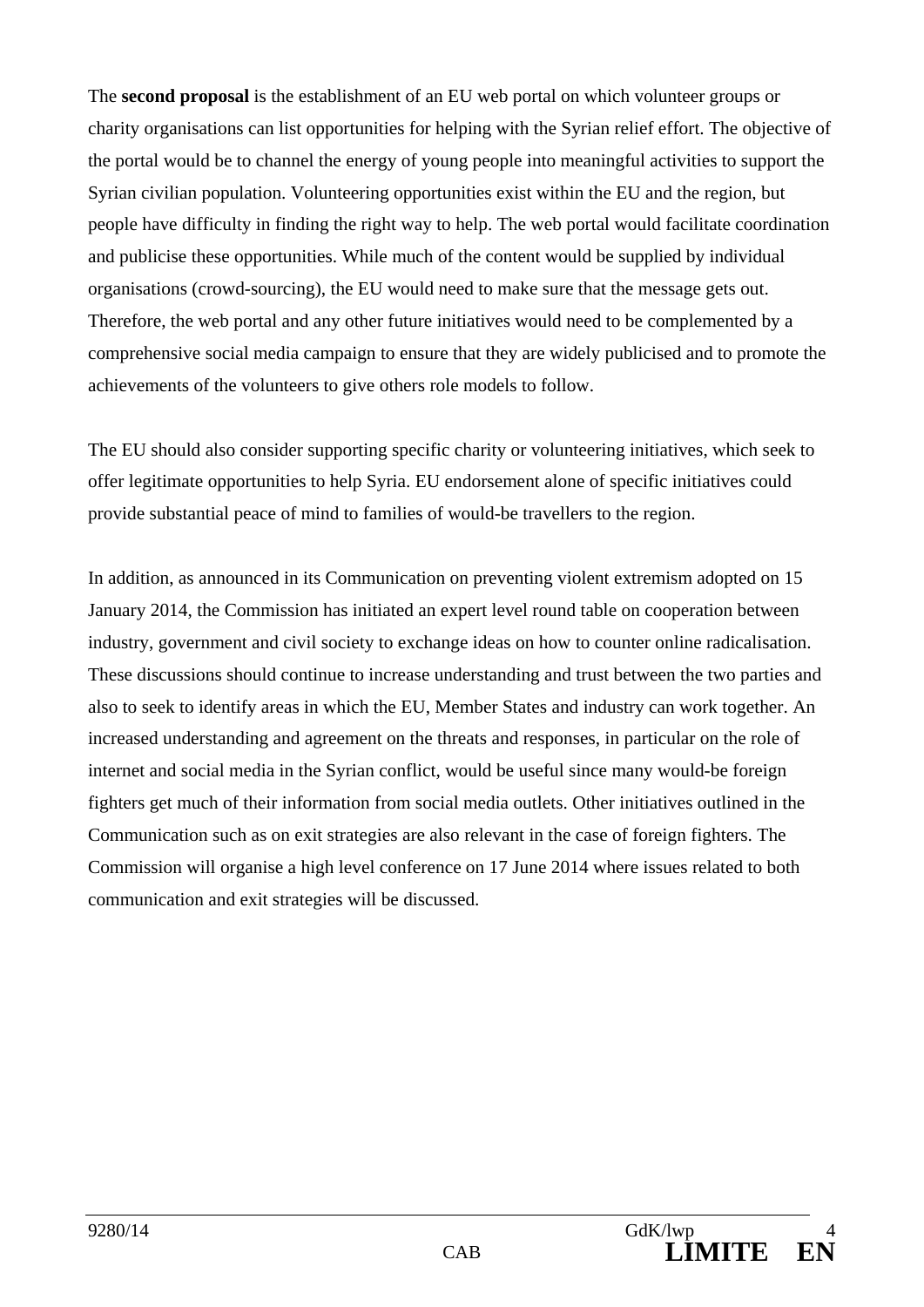Several other initiatives have been taken with a specific focus on the early detection of the radicalisation process which potential foreign fighters go through and ways to prevent them from engaging in terrorist activities in Syria and/or upon return. In January 2014, the European Commission's Radicalisation Awareness Network organised a Cities Conference on foreign fighters, which focused on good practices for engagement with foreign fighters and their families before, during and after travel. Bringing practitioners together added clear value and generated links between practitioners, sharing of best practice and stimulated ideas amongst policy makers. The Commission should continue to look for opportunities to build on this success. The RAN will organise another dedicated conference on working with families of foreign fighters on 26-27 May in Berlin.

A number of Member States have already set up foreign fighters specific projects, while others are still in the process of exploring this. Member States are invited to continue to share good practices in this regard. Financial support from the Commission to Member States through the Internal Security Fund (ISF) may play a significant role in ensuring that these important exchanges continue. The Commission will publish in the second half of 2014 a dedicated ISF call inviting project proposals submitted by at least two co-beneficiaries established in two different Member States.

Another important element in the prevention of radicalisation is to address the role that satellite TV broadcastings play in encouraging young people to go fighting in Syria and elsewhere. According to the "Audio-visual media services without frontiers" Directive<sup>2</sup>, Member States cannot prohibit satellite TV broadcastings from third countries on their territory when these broadcastings do not use satellite capacity of one of the Member States. This is the case for a number of satellite TV's broadcasting from the Gulf States, which appear to attract a wide audience in Europe. It is important to address this issue with the countries concerned through an expert level meeting.

 $^2$  DIRECTIVE 2007/65/EC OF THE EUROPEAN PARLIAMENT AND OF THE COUNCIL of 11 December 2007 amending Council Directive 89/552/EEC on the coordination of certain provisions laid down by law, regulation or administrative action in Member States concerning the pursuit of television broadcasting activities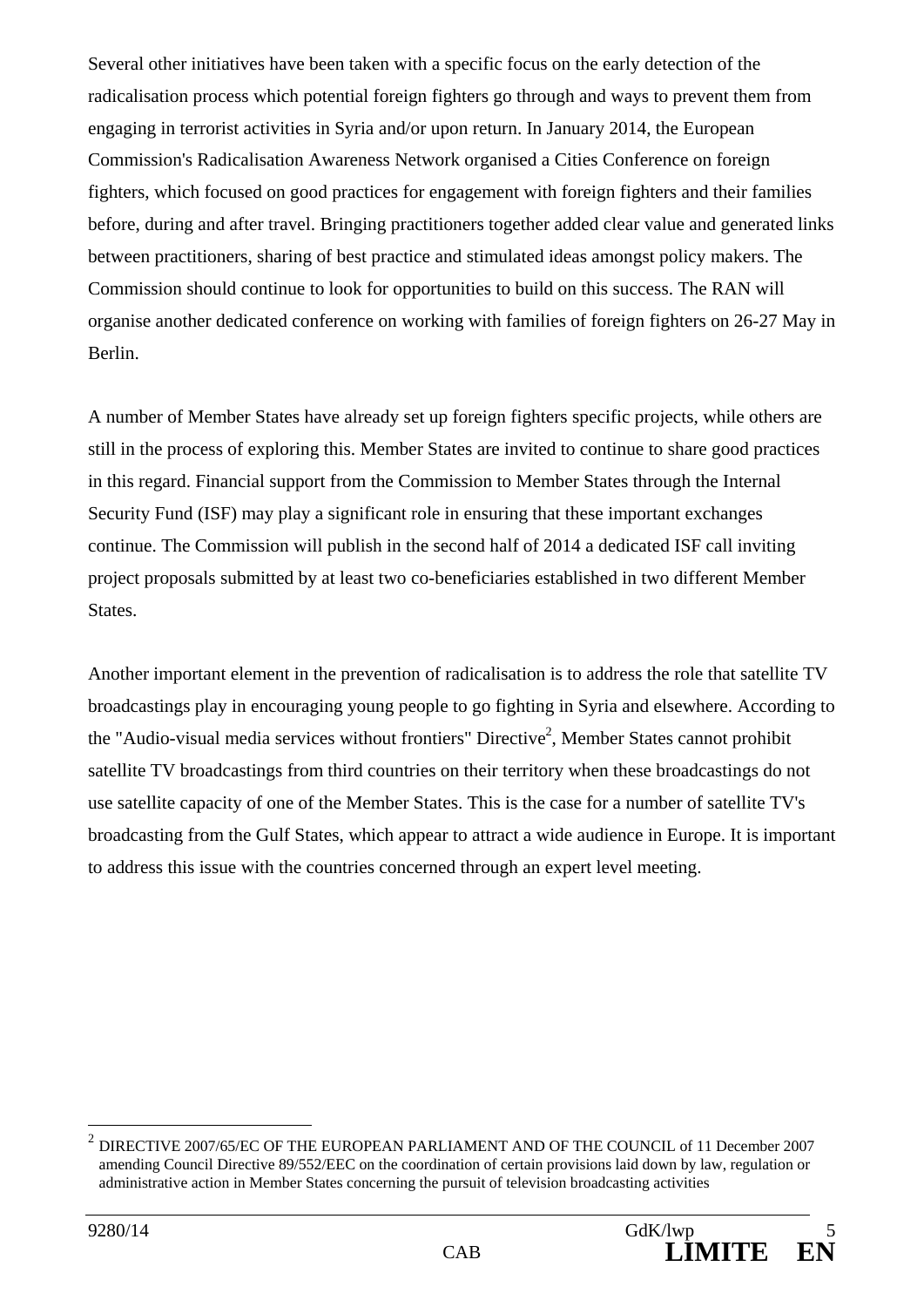#### **2. Identification and detection of travel**

There are numerous challenges to detecting foreign fighters during travel but most are related to information sharing, border security/management in countries surrounding Syria and countering the financing of terrorism.

The pre-condition for detecting suspicious travel is effective collection and dissemination of **information** using the full spectrum of available tools. One of the available tools to detect such suspicious travel movements of known individuals is the use of the provisions of the articles 36(2) and 36(3) of the Schengen Information System (SIS II). A significant increase in the use of both article 36(2) and 36(3) was noted since the issue was first raised in 2013. In April 2014, in the context of the French-led work stream on SIS II, a seminar between experts from the Terrorism and SIS/SIRENE Working Parties was held to further promote the operational benefits of the use of SIS II, in particular with regard to the detection of suspicious travel related to foreign fighters in Syria. Terrorism experts presented anonymised case studies to the SIS/SIRENE experts, showing the benefits of the SIS II in the context of counter-terrorism investigations and prosecutions related to the phenomenon of foreign fighters. Member States are encouraged to continue to use SIS II to its maximum extent, especially in the context of foreign fighters. The Commission will organise two additional seminars on the use of article 36 in the coming months.

In addition to the SIS II, it is also important to make full use of Interpol's databases, to which 190 member countries contribute. Interpol's Stolen and Lost Travel Documents would be particularly useful with regard to foreign fighters. A better use of Interpol's system of international notices could improve Member State's ability to detect individuals suspected of being involved in terrorist activities. Notices that are issued by a member country can, upon request of that country, be circulated either to the entire Interpol membership or to a restricted group.

Furthermore, several Member States are setting up dedicated systems to monitor travel information in order to identify individuals presenting a risk before their departure, during their stay in conflict zones and upon their return from conflict zones. 14 Member States received funding to set up their own Passenger Information Units but interconnectivity between these units is not yet foreseen.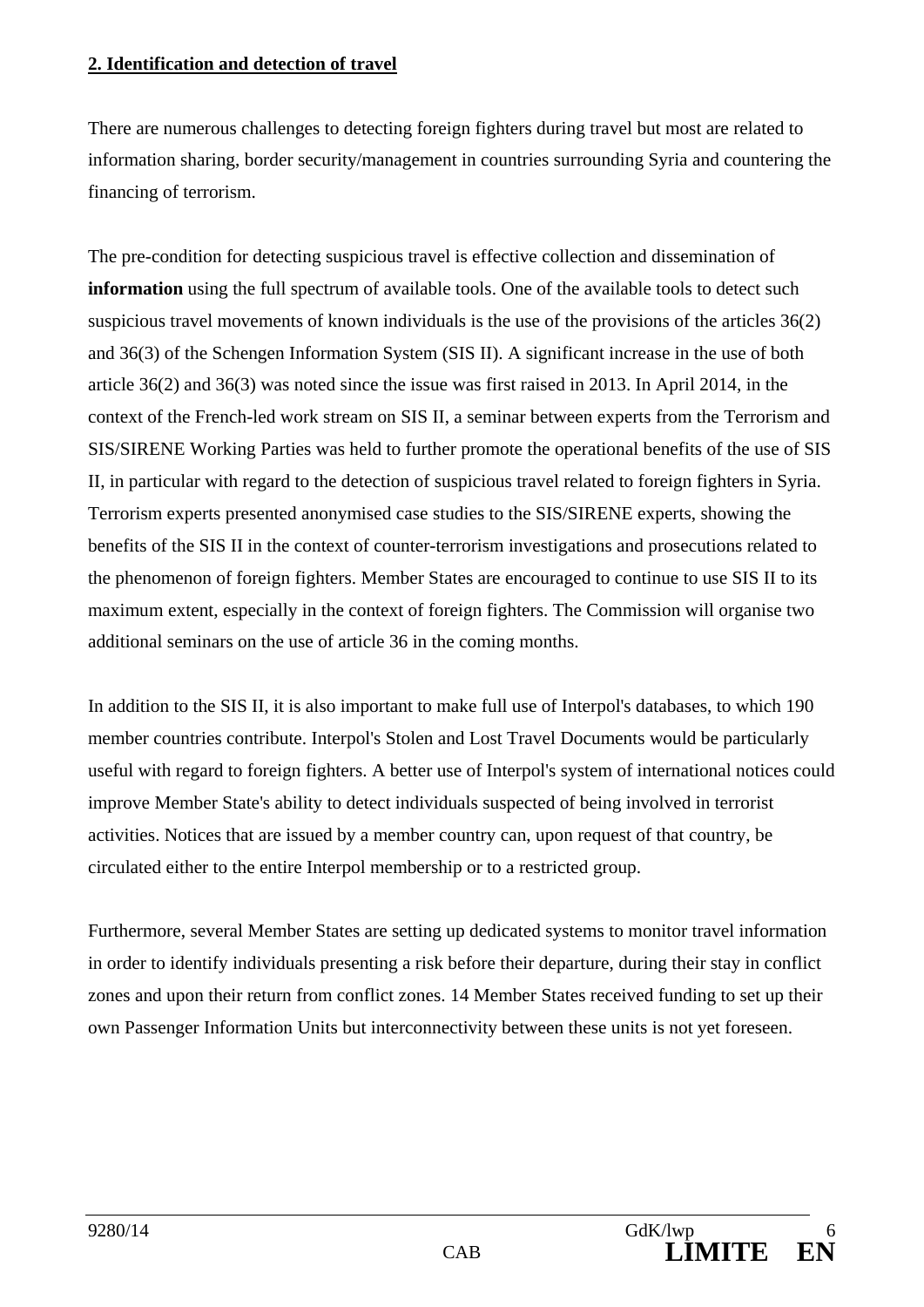This interconnectivity would be necessary to cover the various aspects of terrorist travels to the maximum extent. In addition, it is essential that the expertise on the use of travel information available with the competent authorities, such as border police and security services, is being shared among other experts at national and European level to ensure that the existing systems are used to their full extent. Moreover, the legal framework can be improved to ensure that all available data (EU Passenger Name Record (PNR) and Advance Passenger Information (API)) can be systematically checked against national or multilateral watch lists. This would increase the effectiveness of both SIS II and Interpol alerts. The establishment of an EU PNR, including PNR data on intra EU flights, should be considered a priority. Accordingly there is a need for more cooperation with the European Parliament.

Since the last operational meeting on foreign fighters at Europol in February 2013, Europol created a new Focal Point TRAVELLERS<sup>3</sup> within the Analytical Work File. The new Focal Point is a unique pan-European analytical tool that will support the competent authorities of participating Member States and third countries through collecting, analysing and sharing information at EU level on the recruitment and travel facilitation of suspected individuals. Member States are therefore encouraged to contribute information and make full use of this Focal Point as it will only reach its full potential if Member States supply the information required. Upon Member States' request, the Focal Point could produce both analyses of EU travel patterns and operational reports in support of Member States' investigations. Periodical situational reports could be provided as well, which should allow Member States' competent authorities to better identify and monitor the threat of those traveling across international borders to engage in terrorist activities.

The initiative of the incoming Italian Presidency on strengthening the use of multinational ad-hoc teams for gathering and exchanging information on terrorism will also be useful in this regard and is much welcomed.

<sup>3</sup> Council Decision 2005/671/JHA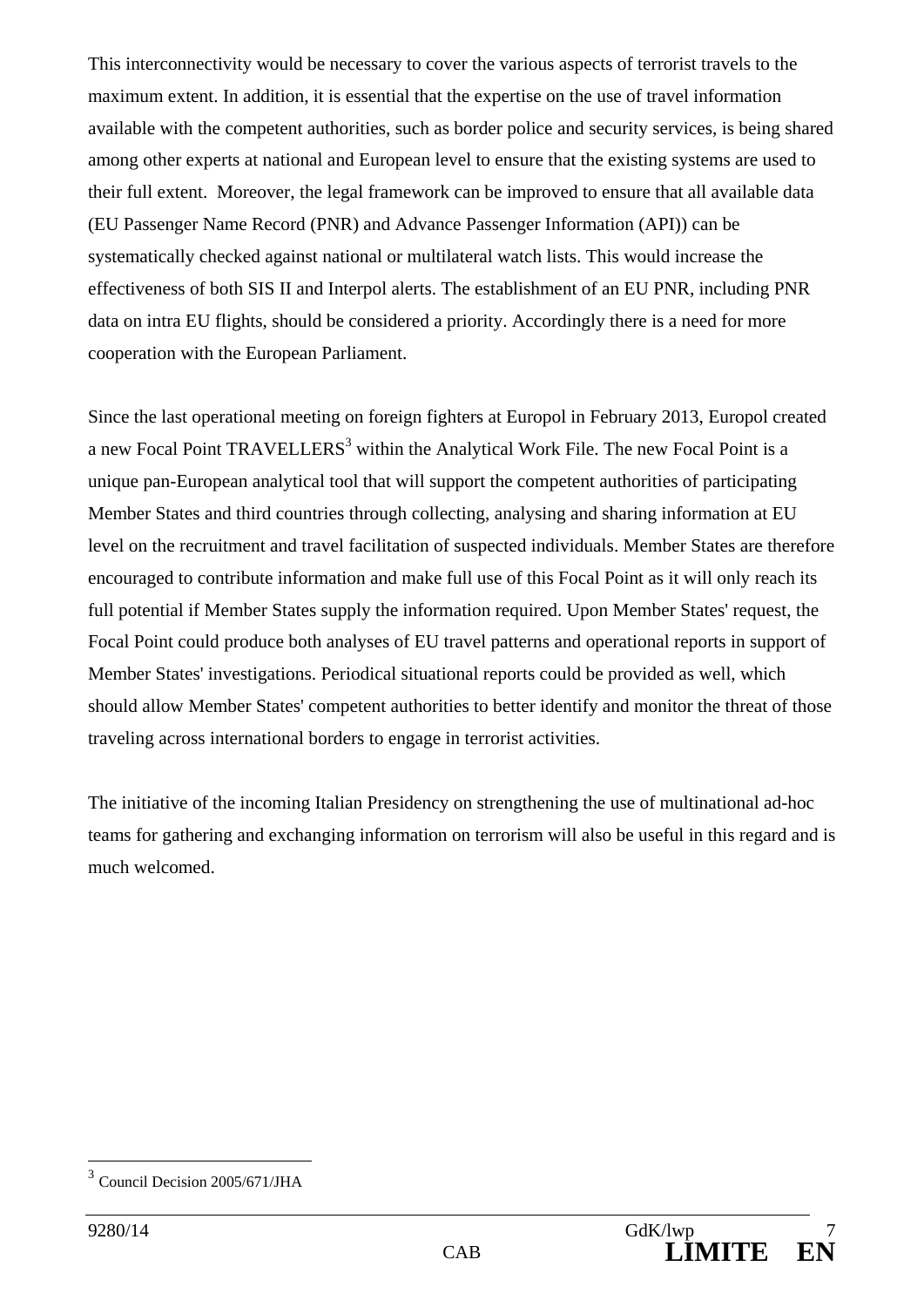Detection of travel, however, does not only depend on an effective exchange of information. It also requires strengthening **border security**, especially in countries surrounding Syria. Under the leadership of the Greek Presidency Council Conclusions on Terrorism and Border Security will be adopted, which should enable us to take more targeted action also with regard to foreign fighters traveling to Syria. Custom controls, for instance, should pay special attention to the possibility for foreign fighters to return with illicit goods such as weaponry, ammunition or explosive and to the cash couriers. A workshop on border security in the region, to allow sharing best practices and information as well as identification of assistance needs, including expertise and equipment would be a useful follow-up.

There is a need to further map, assess and disrupt **financial flows to terrorist groups** operating in Syria. The Greek Presidency has therefore decided to dedicate the upcoming (May 2014) EU-US workshop on countering terrorist financing to this topic. Special attention needs to be paid to Gulf states who are taking steps to counter terrorist financing, for example through legislation, but who can still benefit from increased cooperation and/or sharing of expertise (e.g. work through registered charities).

Member States should continue to make full use of the Terrorist Finance Tracking Program (TFTP) which is proving to be of significant value to foreign fighter related counter terrorism investigations. According to Europol, since the inception of the TFTP in August 2010, over 5,000 "leads" have been provided to EU Member States in relation to TFTP Counter Terrorism investigations. The Europol TFTP unit has noted an increase in Member States' Transnational Terrorist Fighter CT investigations. TFTP derived leads have proven of benefit to EU Member States' Syria CT investigations contributing to cash seizures at EU hub airports. Seized funds were intended to support the activities of foreign fighters located within Syria. Returning foreign fighters from Syria with explosive traces have been subject to TFTP related enquiries. Financial transaction data relating to the suspects and their activities was provided by leads derived from TFTP.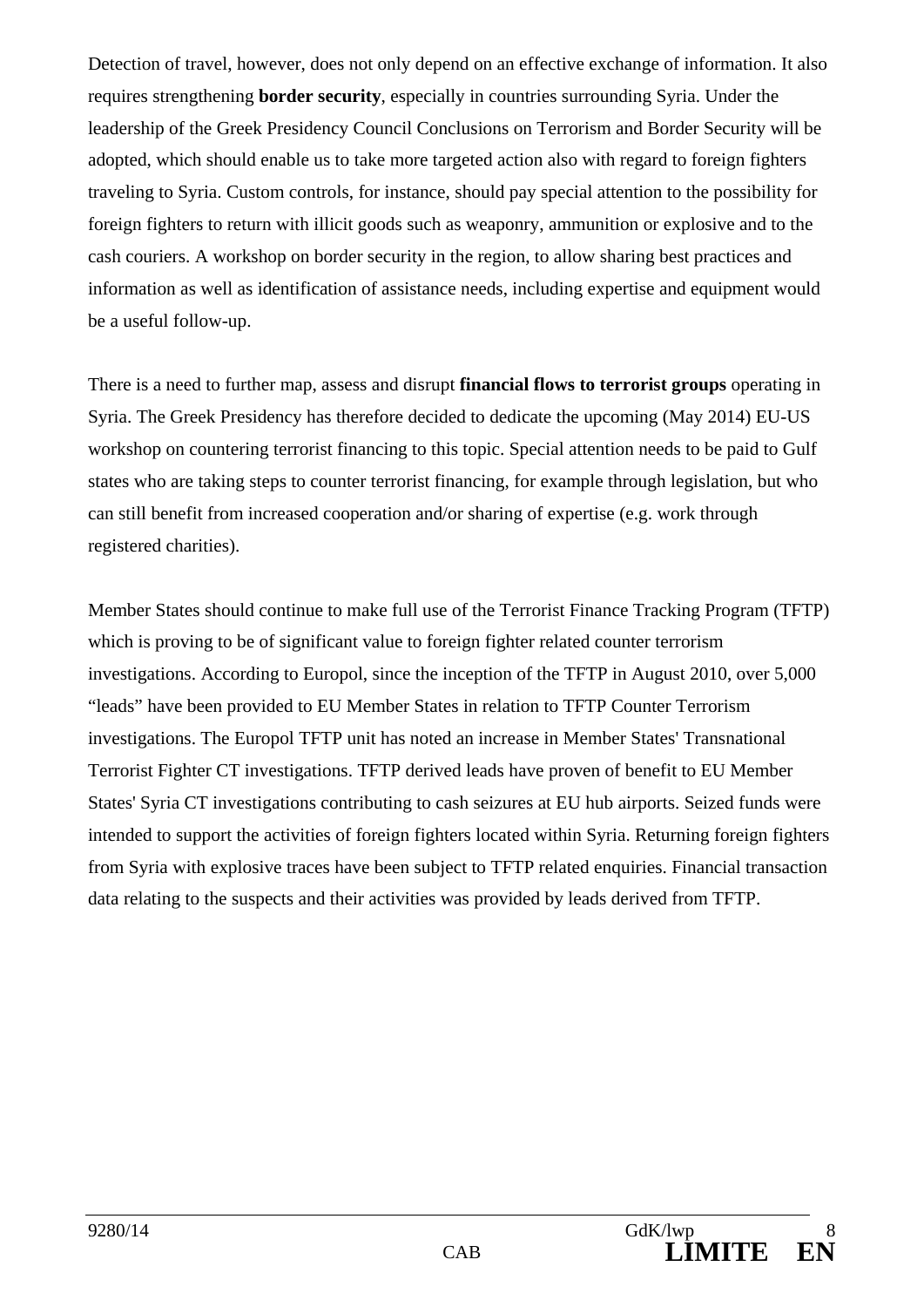It is additionally important to use existing administrative tools at our disposal to tackle the specific problem of foreign fighters. Member States should make effective use of the UN sanctions regime established under UNSR 1267 and subsequent resolutions and push for UN listing, next to national listing, of individuals who facilitate and organise travel of foreign fighters. Listed individuals would then be subject to the assets freeze, travel ban and arms embargo.

# **3. Criminal justice response**

Since the last tactical meeting at Eurojust in June 2013, where prosecution efforts were still beginning, and Eurojust's report to the Council in December 2013, EU Member States are gaining experience with investigation and prosecution of foreign fighters before departure or after return from Syria. Therefore, successful practices, lessons learnt and challenges will be shared at another Eurojust tactical meeting on 5 June 2014, including with regard to facilitation networks and to cooperation with third countries. The following countries will be invited to participate in Eurojust's meeting: Albania, Bosnia and Hercegovina, Former Yugoslav Republic of Macedonia, Montenegro, Norway, Serbia, Turkey and the United States.

Member States are encouraged to use Eurojust for strengthening their judicial cooperation, in particular with a view of ensuring a more effective coordination in the investigations and prosecutions of foreign fighters related cases, including the establishment of Joint Investigation Teams <sup>4</sup> where appropriate.

It is suggested that Eurojust sends an updated report to the Council in the autumn about the criminal justice response to this phenomenon, exploring, inter alia, the potential need to update the EU Framework Decision on Combating Terrorism of 2008 to have a common reference for investigations and prosecutions.

In July, the Commission intends to publish a report about the measures Member States have taken to comply with the requirements set out in Framework Decision 2008/919/JHA amending Framework Decision 2002/475/JHA on combating terrorism and in particular those related to the criminalisation of public provocation, recruitment and training for terrorism.

<sup>4</sup> Council Framework Decision 2002/465/JHA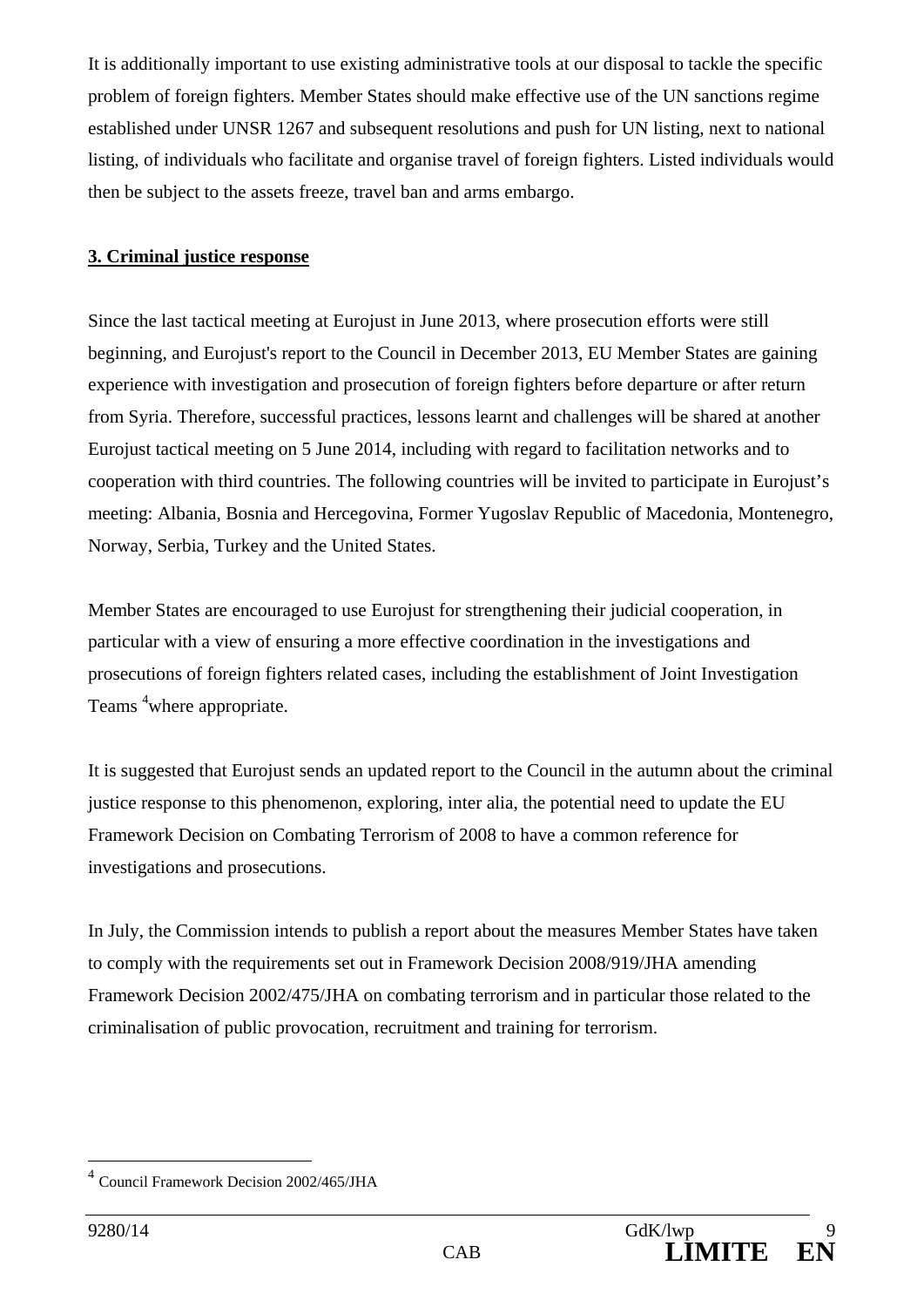## **4. Cooperation with third countries**

Joint CTC, EEAS and Commission missions to Iraq, Western Balkans, Saudi-Arabia and Qatar, Jordan and Lebanon, Turkey and Central Asia have increased our insights in the phenomenon of foreign fighters and have allowed an in-depth exchange of analysis, including on the subjects such as prevention, border management/security, countering terrorist financing, etc. These joint visits were framed by the priorities set out in the Strategic Engagement Plan developed by the EEAS in conjunction with the CTC and Commission services.

Both the requested EU Head of Missions (HoMs) reporting and the IntCen analyses provided a very useful basis in preparation of these missions. In the future, it will be important to continue to receive regular up-to-date assessments and analyses both from IntCen and EU HoMs to underpin our policy responses, not only in Europe, but also in third countries. A common assessment of the evolving threat in Europe and the region is a prerequisite to joint action to address it.

A number of concrete avenues for cooperation were identified in the different countries, which should now be translated as a priority and as soon as possible into projects under the different financial instruments (IcSP, Taiex, etc.), especially since countries such Lebanon are becoming increasingly de-stabilised by the Syrian conflict and the foreign fighter phenomenon. The annex provides an overview of key recommendations for action in each of the visited countries. The Council is invited to consider these project proposals and support for their implementation as soon as possible.

To be efficient and to avoid overlaps, it is essential for Member States to indicate, through the relevant Council Working Groups, the areas in which the EU should set up projects, where Member States can feed in expertise and resources and what Member States are already doing bilaterally.

Meanwhile, it is important to continue political engagement and messaging within all relevant Political Dialogues, and information sharing on foreign fighters related issues between the EU Member States / EU Delegation and the relevant third countries.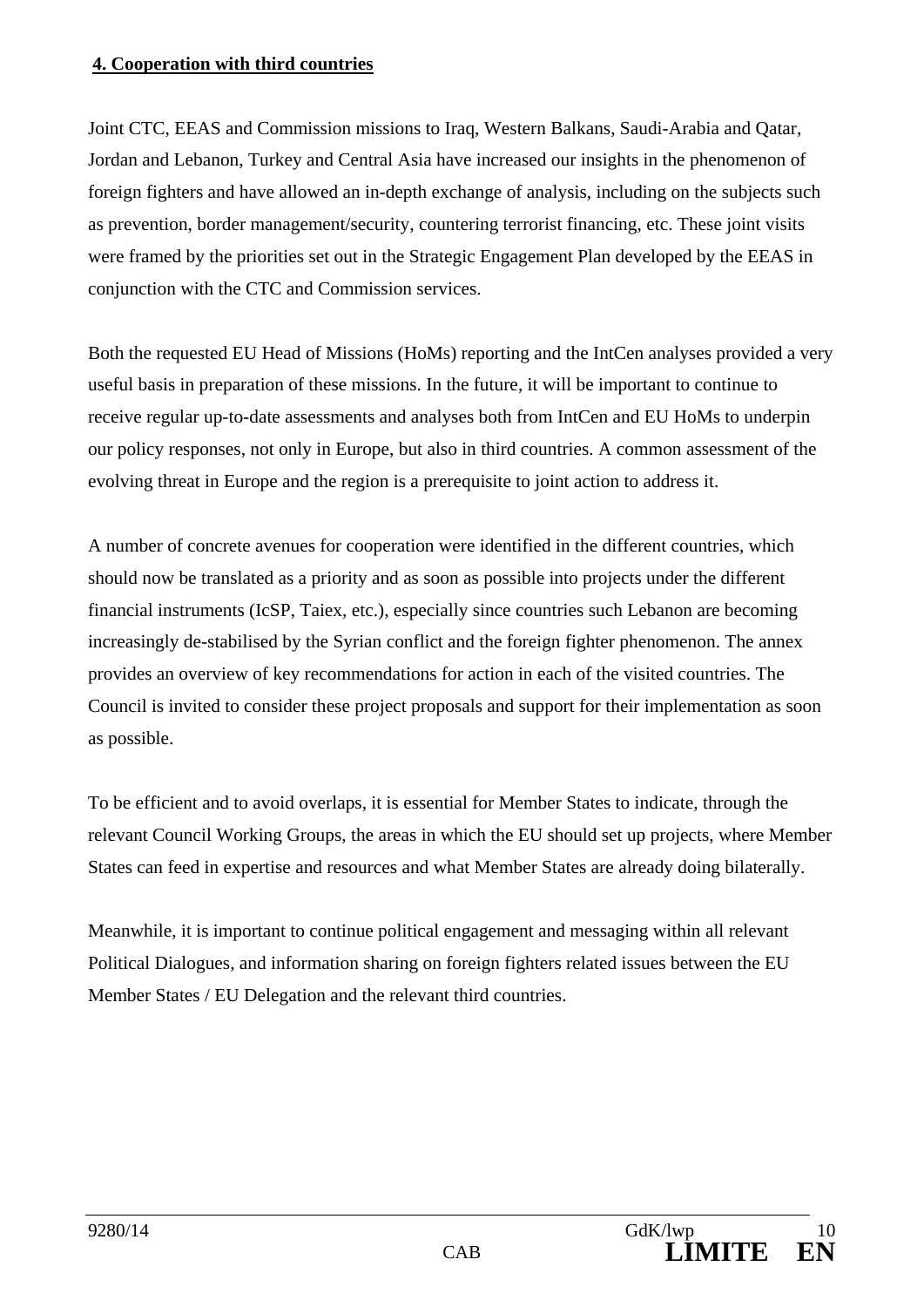Information sharing with the United States (US) remains important as well as the US is particularly concerned about European foreign fighters travelling to the US via the Visa Waiver Programme. There are frequent exchanges between the different US departments and agencies and their counterparts in the Member States and the EU.

In addition to the country visits, the CTC chaired an informal meeting co-organised with the EEAS and supported by the Commission, to discuss foreign fighters with 8 regional key countries – Algeria, Egypt, Jordan, Lebanon, Morocco, Tunisia, Turkey and Iraq (Libya was invited but did not attend). The meeting heard regional perspectives on the issues, exchanged best practice policy responses, and explored possible areas of cooperation. The convergence of views on both the threat, and the response was striking. In addition, it was the first time that the EU discussed with the Mediterranean countries a common terrorist threat in an informal format at high level. Morocco will organise a follow-up meeting in Rabat in June. This meeting will focus on prevention, detection of suspicious travel and the different approaches with regard to returnees.

It remains equally important to make full use of other opportunities to cooperate with key countries within the framework of EU agencies such as Frontex, Eurojust and Europol. Europol's agreements with relevant third countries<sup>5</sup> play an important role. The recent conclusion of an operational agreement with Serbia (not yet in force) and Albania and the prospect of other ones are very positive developments. The conclusion of an operational agreement with Turkey is still being negotiated with the competent Turkish authorities. This should be a priority, especially given the strategic importance of Turkey for the travel movements of foreign fighters to and from Syria. In the meanwhile it would be important to reflect on ways and means to strengthen the incorporation of relevant information received by Member States law enforcement authorities from the relevant third countries into Europol's analytical work.

Cooperation within existing international fora such as the Global Counter Terrorism Forum (GCTF), in particular the Dutch-Moroccan-led Working Group on Foreign Fighters remains important as well. A successful first meeting was held in February 2014 and second one is scheduled for May 2014.

<sup>5</sup> Council decision 2009/935/JHA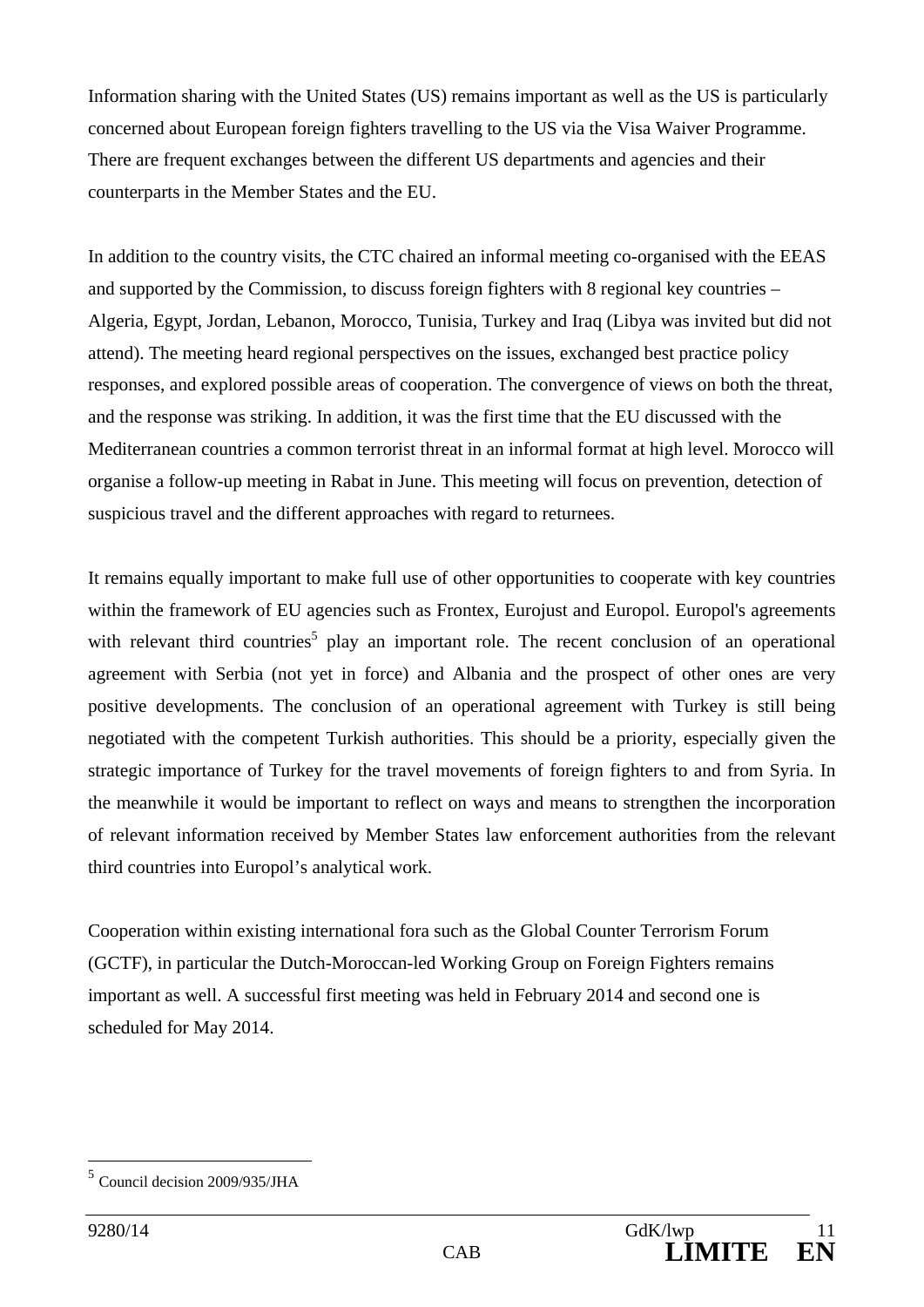#### ANNEX

**Jordan:** Jordanian authorities already have developed a considerable expertise with regard to the prevention of radicalisation and de-radicalisation in prisons, but saw scope for further exchange of expertise and best practices with EU experts. Specifically, Jordanian authorities would welcome EU support in:

- the set up of a proper legal and judicial framework to deal with returnees
- the expansion of the Amman Message, which promotes a tolerant message of Islam, from a regional to a global initiative.

Lebanon: Lebanese authorities were eager to explore cooperation with the EU in a number of areas. Of primary importance to the Lebanese authorities were assistance to:

- relocate hard-core Islamist prisoners from the Roumieh prison to a separate high security prison
- the set up of a third land border regiment to protect the border areas further south at the legal crossing points between Lebanon and Syria
- the extension and deepening of current EU border security work (EU Integrated Border Management Project)
- the elaboration of a national CT strategy and legislation, and training of judges and prosecutors, either directly or via the Institute for Justice and Rule of Law.

**Turkey:** Turkey has spent a lot of resources to host approximately 1 mio Syrian refugees on its territory. This is putting enormous social and economic pressure on the whole country and Turkey would welcome increased assistance of the European Union in this regard. Other issues that were discussed with the Turkish authorities are following:

- our request for a single operational gateway / point of contact with the Ministry of Interior for foreign fighters issues
- our offer of joint work on aviation security
- better processing of Advanced Passenger Information related to travel movements through the establishment of Passenger Information Units.
- our request to conclude take the necessary action to conclude an operational agreement with Europol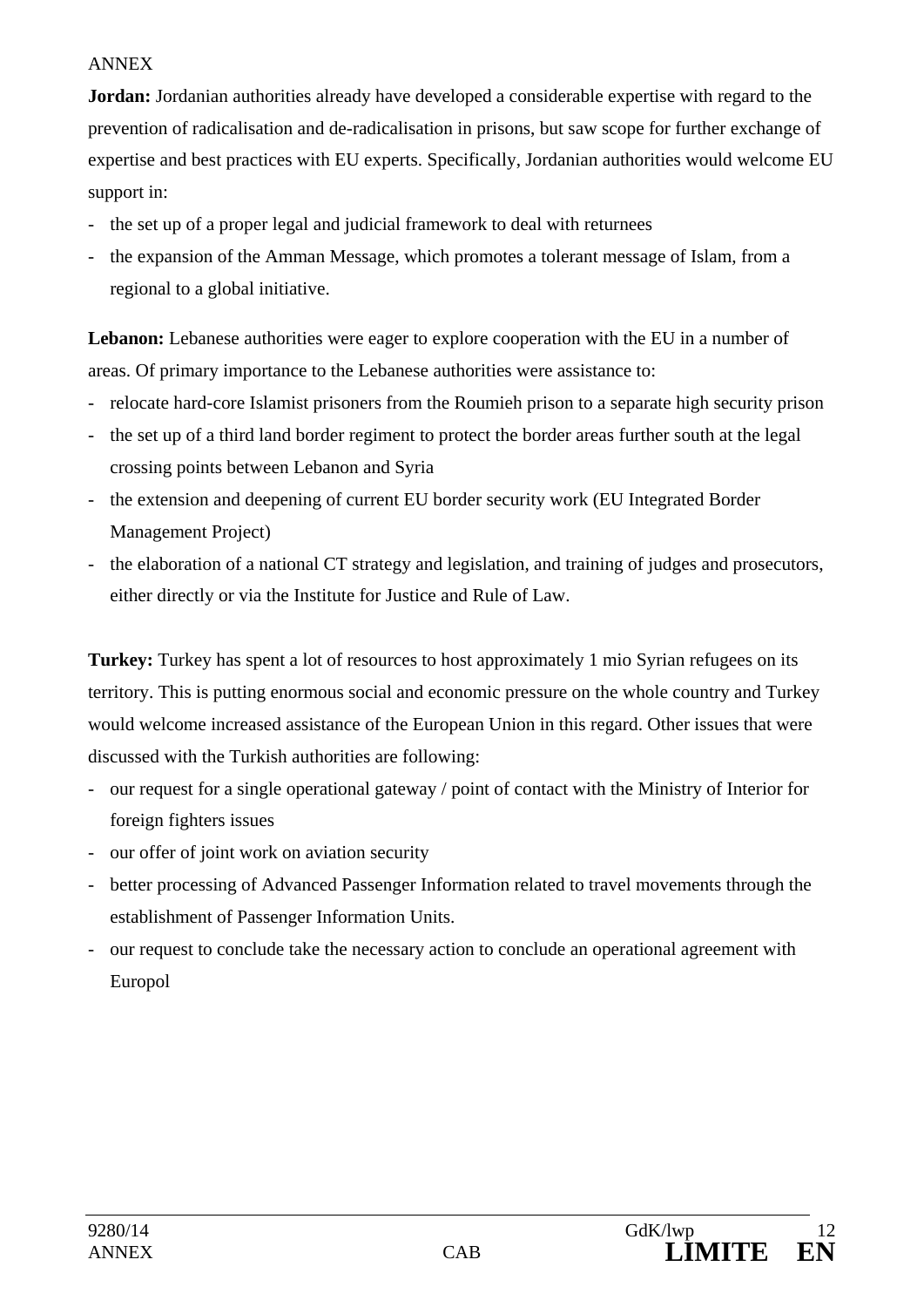**Tunisia:** Tunisian authorities have requested the assistance of the EU to be able to manage the border with Libya. Libya has not only become a transit hub for foreign fighters coming from Tunisia, but Tunisian foreign fighters are reportedly also attending terrorist training camps in Libya before travelling to Syria. Tunisia is also interested in working with the EU on other issues related to foreign fighters, for example the internet.

**Iraq:** Already last year, PM Maliki requested EU counter terrorism support. A joint CTC/EEAS visit identified a number of areas around which EU support for Iraq's CT efforts could be articulated:

- Supporting the drafting of the CT part of the National Security Strategy, including the promotion of a more comprehensive, balanced and rule of law and PREVENT based approach
- Improving controls at the border of Syria across which groups, such as the Islamic State of Iraq and the Levant (ISIS), operate freely.

**Western Balkans:** Following the outcome of last year's joint CTC/EEAS visit to the Western Balkans, following initiatives are being explored:

- a regional workshop to raise awareness and build capacity on counter-radicalisation issues
- Europol and Eurojust to organise a meeting with investigators and prosecutors from the Western Balkans to discuss challenges related to foreign fighters.

**Kingdom of Saudi Arabia:** Saudi authorities expressed their willingness to further explore cooperation with the EU and offered expertise in a number of areas, such as the identification of video-clips that contain good counter-narrative material. This should be further explored. At the same time, as mentioned previously, it would be important to also engage in a discussion on issues such as satellite TV broadcasts in Europe which call on Sunni Muslims to engage physically or materially in the Syrian war.

**Qatar:** Qatari authorities appeared less eager to engage in close cooperation with the EU which can probably be explained by the fact that foreign fighters are not a problem to the Qatari authorities and that their primary objective is to topple the Assad regime. It would nevertheless be useful to continue our engagement with Qatar, in particular on the funding of the different groups operating in Syria.